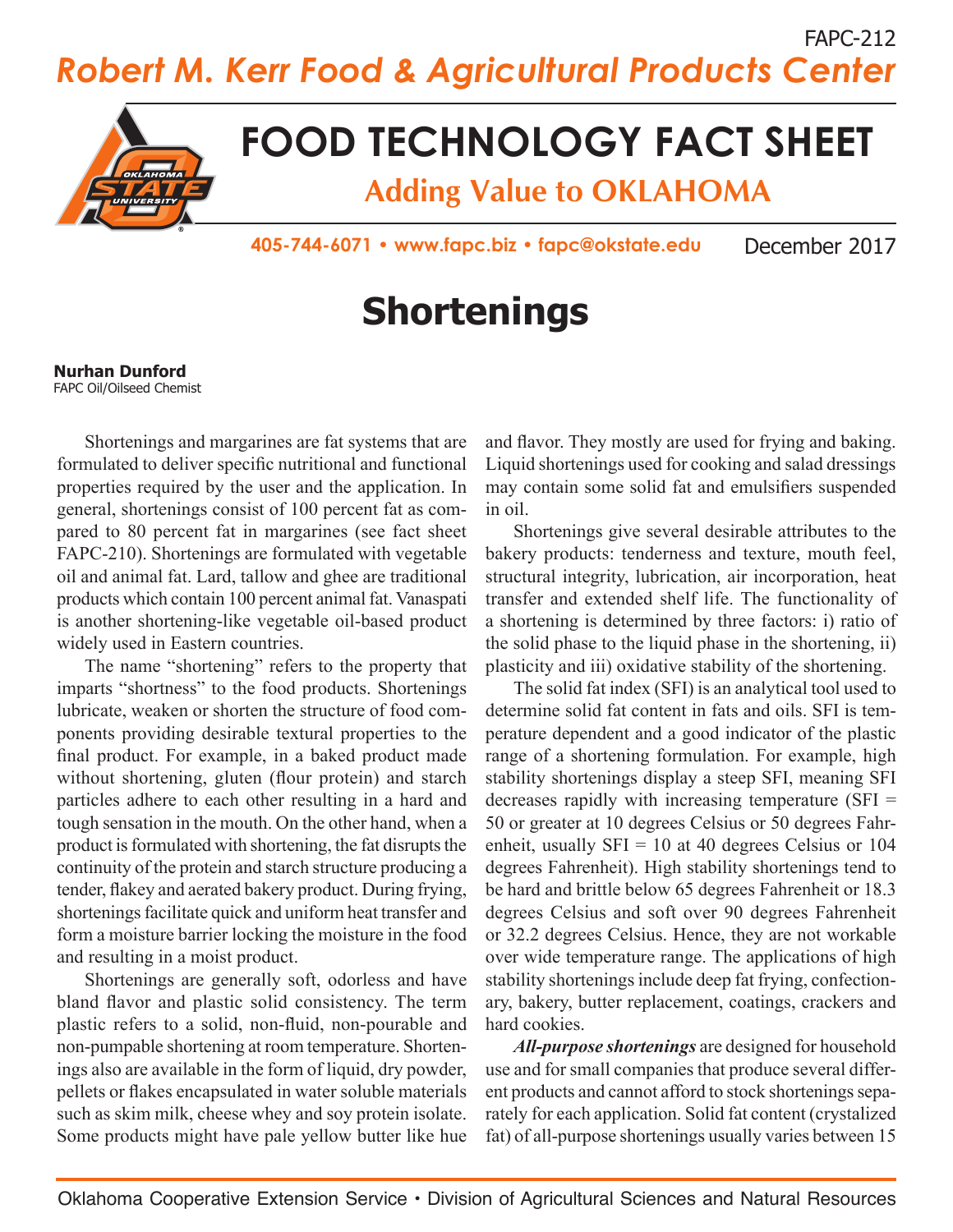and 30 percent and retain these solids in the temperature range of 16 to 32 degrees Celsius or 60 to 90 degrees Fahrenheit. All-purpose shortenings may contain emulsifiers to improve creaming and air retention. Shortening without emulsifiers are suitable for frying, cookies and crackers. All-purpose shortenings can be prepared by partial hydrogenation of the base oil to an iodine value (IV) of 65 to 80. Iodine value measures the degree of unsaturation in fats and oils (a fat or oil with high IV indicates high unsaturation level, i.e. vegetable oils have higher IV than animal fats). It is important to note partially hydrogenated oils might contain trans fats (see fact sheets FAPC-133, 134 and 164). General purpose shortenings also may be prepared by blending oils that have been hydrogenated to a low SFI and low IV and adding about 10 percent long-chain saturated fats such as stearins or flakes (highly hydrogenated or fully hydrogenated vegetable oils). The melting points of shortenings are usually below body temperature to prevent a greasy mouth feel. Monoglycerides, lactylated monoglycerides, propylene glycol esters, lecithin, polyglycerol esters, polysorbate 60 and sodium stearoyl lactylate are the most common emulsifiers used in shortenings.

*Fluid or pourable shortenings* can be pumped and metered, hence, they are convenient to handle during large scale food production. SFI profile (SFI versus temperature curve/line) of these products are very flat due to their very low solid content. Solid fat phase comprises of small (less than or equal to 15 micron) size stable crystals. Liquid shortenings can be produced by partial hydrogenation of vegetable oils. Partially hydrogenated oil is fractionated to separate liquid and solid phases. The liquid phase or oil is usually free of solids above 16 degrees Celsius or 60 degrees Fahrenheit. Liquid shortening also can be prepared by blending a hard fat such as lard and an emulsifier (e.g. lecithin) and cooling it slowly while mixing the blend gently. The final product retains its fluidity for an extended time. An emulsifier prevents co-crystallization of liquid and solid components during cooling. Air incorporation should be minimized during fluid shortening production because small air bubbles could push the fat crystals to the surface resulting in a non-homogenous product. Fatty acid esters of dextrin, fatty acid esters of disaccharides such as sucrose esters, fatty acid esters of polyglycols and sorbitol are some of the additives that inhibit co-crystallization.

Liquid and fluid shortenings can be distinguished by their appearance. Fluid shortenings appear opaque (not clear) because of the presence of suspended solids (usually 5 to 15 percent) such as high melting emulsifiers and/

or fully hydrogenated fats. These products are usually fluid in the range of 18.3 degrees Celsius (65 degrees Fahrenheit) to 32.2 degrees Celsius (90 degrees Fahrenheit. Outside this temperature range, fluid shortenings lose their fluidity and cannot be poured or become liquid losing their opaqueness, depending on the temperature change. Fluid shortening are mostly used in frying applications but also formulated for bakery applications such as cakes, bread, buns, rolls and pie crust.

Flavor and oxidative stability are the most important characteristics of a good frying shortening. Foods fried in a shortening formulated with fats that melt at high temperatures may impart a greasy or waxy sensation in the mouth due to the thick fat layer formed on the surface of the product during frying. Potato chips absorb significant amounts of fat during frying, hence, shortenings with low solid content would be a healthier option for this application. Coated doughnuts require a high stability and high melting temperature frying fat. Powdered sugar coatings may not adhere to the doughnut surface well if the solid content of the frying shortening is too high. On the other hand, if the solid content of the frying shortening is too low, glazes will not stick and too much powdered sugar will adhere to the doughnut surface. In such a case, the coating could fall off in clumps, and the product would soak up too much oil and end up being an unpleasant greasy product.

In general, larger bakeries prefer pumpable shortening rather than traditional bag-in-box plastic shortenings. Liquid and fluid shortenings provide a number of advantages including easier compliance with recycling regulations, improved hygiene, more flexibility for oil selection, can be reformulated if needed, reduce costs due to the less work force and raw material needs, and ease of handling and incorporation into product mix.

#### **Specialty Shortenings**

Roll-in shortenings are specifically formulated for bakery applications, specifically puff pastry, which is made by placing one layer of shortening on a layer of dough. This is folded and sheeted until there are hundreds of layers of dough-fat layers. During baking, steam is released puffing the thin dough layers creating a flakey structure. SFI profile of puff pastry shortening is very flat with solid content of 40 percent or higher at 10 degrees Celsius or 50 degrees Fahrenheit and about 20 percent solids at 33.3 degrees Celsius or 92 degrees Fahrenheit.

The shortenings formulated for icing and cakes where performance is crucial, may contain 5 to 8 percent mono and diglycerides as emulsifiers. Saturated mono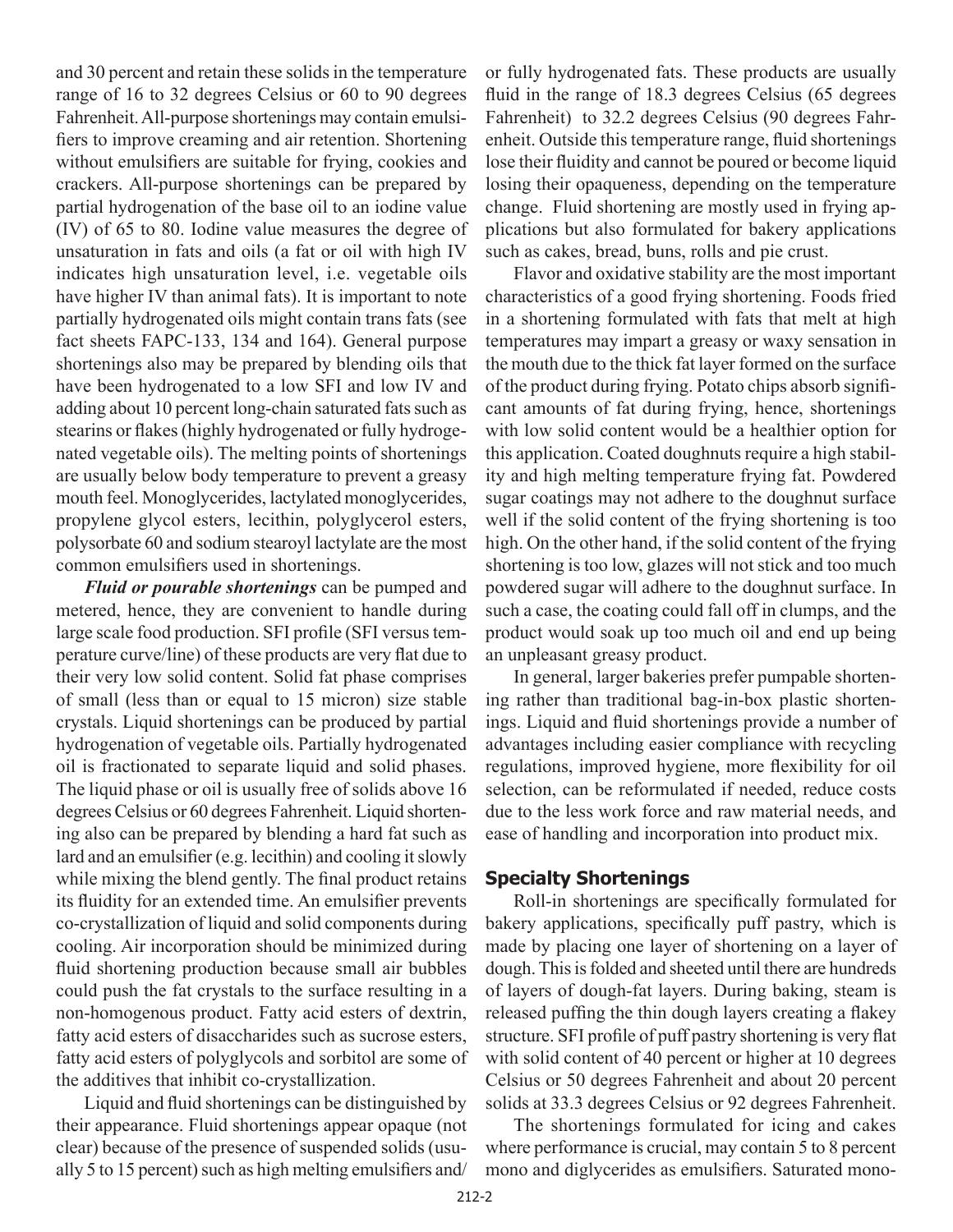glycerides are preferred in cake shortenings because they form complexes with the amylose fraction of starch producing softer crumbs and longer shelf-life to the final product. Soybean, cottonseed, canola and corn oil and animal fat often are used in formulating cake shortenings. Crystal structure of the solid fat used in shortenings is critical for its functionality and the texture of the final product. Beta-prime-type crystals provide a smooth texture and improve air incorporation into the dough. Wide temperature fluctuations cause a phase change, converting beta-prime crystals to beta crystals, which are less effective in incorporating air and reduce cake baking performance.

Shortening content of cream icings is about 40 percent. Solid fat content and crystal structure of the shortening used for icing is critical for the consistency. Beta-prime crystals of high melting point fats impart good texture and body over a broad temperature range. Addition of hydrophilic emulsifiers to the shortening improve aeration, stability and melting profile in the mouth.

Filler shortenings are used for bakery products where one layer of filler mixture is placed between two pieces of cookies or wafers in a sandwich form. Filler fat shortenings should be firm to provide support to the fragile cookies and should not snap or squeeze out when pressed or broken. A shortening with high solid content at room temperature provides the desired properties. The shortening must completely melt in the mouth at body temperature to avoid a waxy mouth feel. SFI profile of a desirable filler shortening is significantly steeper than the SFI profile of an all-purpose bakery shortening. A low solid fat content at low temperature (about zero at 40 degrees Celsius), good stability at higher temperatures without oiling out or sticking and a short plastic range are desirable characteristics of a good filler shortening. Typically, a ratio of 60:40 of partially hydrogenated fat to vegetable oil and 1 to 5 percent emulsifier are used in filler shortenings.

A typical bread formulation contains about 3 percent shortening based on flour weight. Too much fat can inhibit rising of dough during proofing. Bread shortening provides lubrication during dough mixing. Solid fat content of the bread shortening is vital to strengthen the dough and retain gas during the initial stages of baking. Bread shortenings have a wide plastic range at room temperature. For example, a typical plastic bread shortening would have more than 90 percent partially hydrogenated blend of vegetable oils (IV is about 75), i.e. soybean (85 percent) and cottonseed (15 percent) and 5 percent emulsifier.

The function of the shortening in pie formulations is to provide lubricity and tenderness, not aeration, without significantly affecting the water absorbing properties of the flour. Pie crust shortening tenderizes and shortens the crust and prevents sogginess. Grainy crystal structure of the shortenings used for making pie crust results in a flakey texture. Emulsifier addition to the shortening improves uniform fat dispersion, hence, is detrimental to flakiness. Solid fat content of a pie crust shortening is similar to an all-purpose shortening.

Dry shortenings are fats that are encapsulated in a coating material. They are sold in the form of pellets, powder and free-flowing starch-shortenings. The pellets have a soft fat center coated with a harder fat. These products are relatively easy to store and distribute. The powdered shortenings are produced by encapsulating fat in a material that can be dried, i.e. microcrystalline cellulose or water-soluble protein. Spray drying is the most common method used for production of dry shortenings. Free flowing starch-shortenings are basically dry baking mixes. These are used for sweet dough, biscuits, cake and pie crust mixes. Dry baking mixes are made by incorporating shortening into flour, sugar, non-fat milk solids, emulsifiers and salt. As the name implies, these products are dry to the touch, and the shortening should not exude from the mix.

#### **Conclusions**

The concerns over the adverse health effects of trans fats are leading to a series of changes in product labeling rules and having a significant impact on the margarine and shortening industry. The challenge is finding trans fat-free alternatives without compromising functionality affecting product flavor, texture, shelf-life and, consequently, consumer acceptance of the final product. Today, many companies offer low trans and trans-free shortenings. It is important food product formulators and producers work closely with their ingredient suppliers to determine the best shortening options for their applications. Many shortening suppliers would work with their customers to develop custom shortening formulations for specific applications.